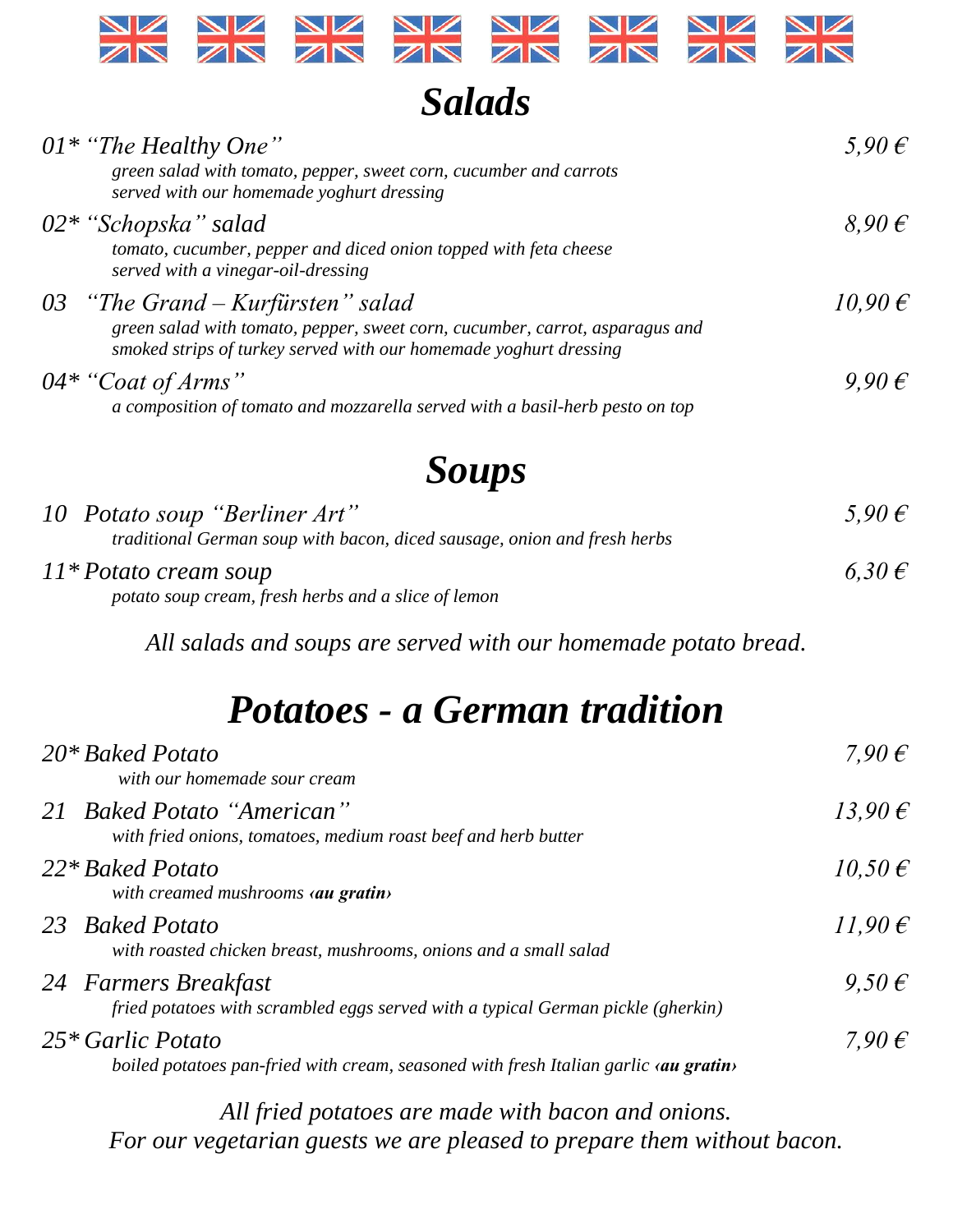

## *Old-Berlin Kitchen*

|    | 30 Grandmother's sauté potatoes<br>delicious sauté potatoes topped with 3 fried eggs                                                                                                                   | $8,90 \in$       |
|----|--------------------------------------------------------------------------------------------------------------------------------------------------------------------------------------------------------|------------------|
|    | 31 "Eckensteher Nante"<br>a typical Berlin special: sauté potatoes served with tasty Berlin meatballs                                                                                                  | $9,90 \in$       |
|    | 32 "Currywurst"<br>2 original Berlin sausages with our homemade curry sauce served with crispy French fries                                                                                            | $10,90 \in$      |
|    | 33 "Hoppel Poppel"<br>fresh omelette with sauté potatoes, sliced pork meat and typical German pickle (gherkin)                                                                                         | $11,90 \in$      |
|    | 34 Jelly of pork head<br>a traditional German dish which is served cold (terrine, aspic) with crispy sauté potatoes,<br>sliced red onion rings served with our homemade remoulade sauce (tartar sauce) | $12,50 \in$      |
|    | 35 Calf's liver "Berlin Style"<br>served with pan-fried apples and onions on fresh mashed potatoes and a tasty carrot salad                                                                            | $14,90 \in$      |
|    | 36, "Eisbein"<br>big boiled leg of pork served with our homemade Sauerkraut (pickled cabbage),<br>our homemade mushy peas and boiled potatoes                                                          | 14,90 $\epsilon$ |
|    | 37 Zilles Grill<br>Berlin meatball, 2 small grilled sausages and pork steak<br>served on our homemade Sauerkraut (pickled cabbage) and sauté potatoes                                                  | $16,50 \in$      |
|    | 38 "Stolzer Heinrich" - Proud Henry<br>roasted pork in tasty gravy with our homemade Sauerkraut (pickled cabbage)<br>and boiled potatoes                                                               | $14,90 \in$      |
|    | 39 "Kaiser Wilhelm" - Mixed Grill<br>pork steak, rumpsteak, 2 small sausages, Berlin meatball and crispy bacon<br>served with a creamy mushroom-sauce and sauté potatoes                               | $18,90 \in$      |
|    | Out of the pan                                                                                                                                                                                         |                  |
|    | 40, "Zum Reichsstag" potato pan<br>2 pork medallions on sauté potatoes served with green beans and bacon                                                                                               | 15,90 $\epsilon$ |
| 41 | "The Earl of Brandenburg" mushroom pan<br>fried strips of pork on sauté potatoes with a mix of fresh mushrooms<br>and topped with our homemade sour cream                                              | 14,90 $\epsilon$ |
|    | 42* "Kaiserin Auguste" vegetarian noodle pan<br>typical German potato noodles served with fresh zucchini, pepper, mushrooms and onions<br>on the side of a bed of rucola                               | $14,50 \in$      |
| 43 | "Ratsherrenpfanne" - Counselor pepper potato pan<br>2 small rump steaks with grilled onions, sauté potatoes and herb butter                                                                            | 18,90 $\epsilon$ |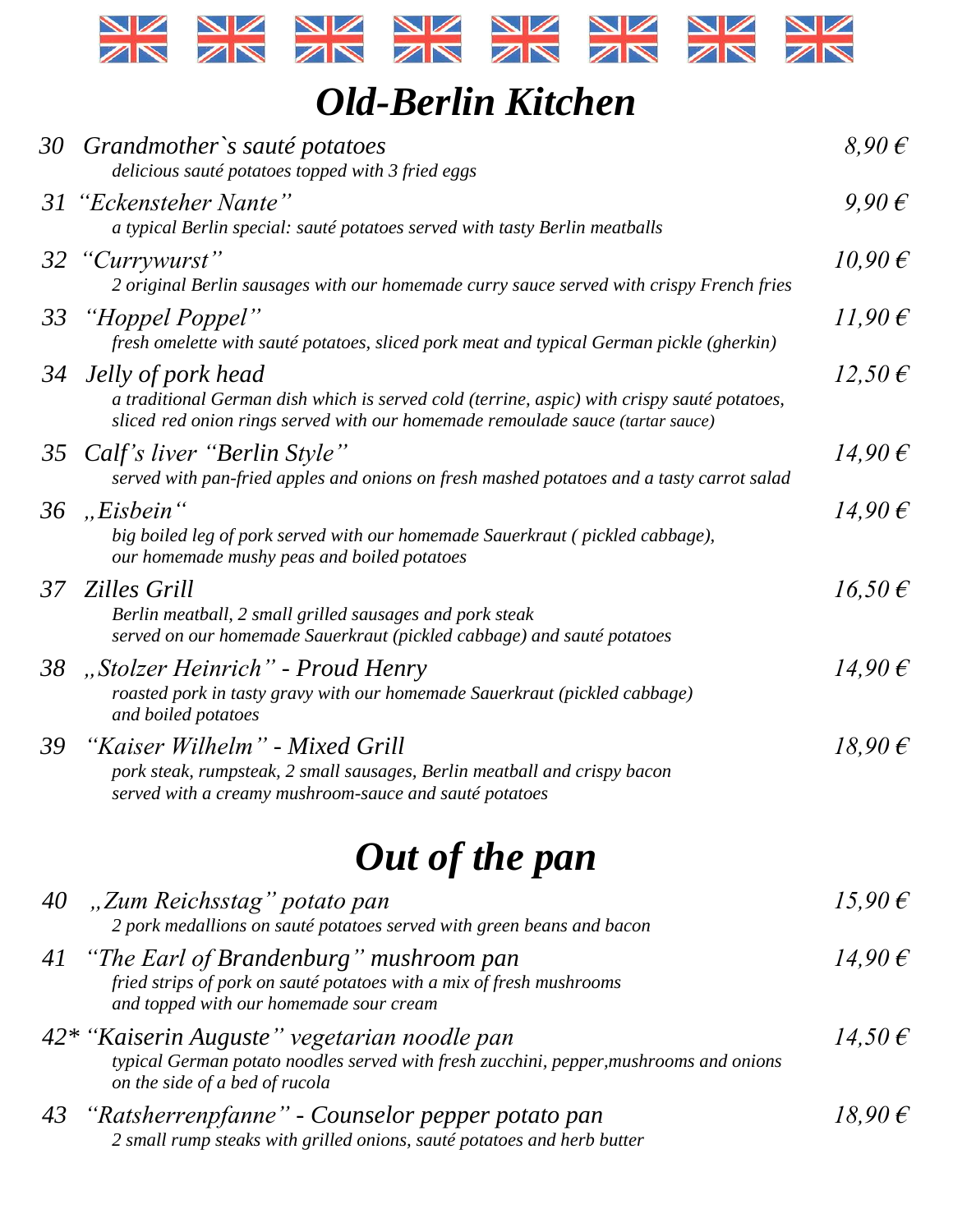

### *From Pot and Grill*

|    | 44 "Schweins Hax`n"                                                                                                                                                                           | $15,50 \in$      |
|----|-----------------------------------------------------------------------------------------------------------------------------------------------------------------------------------------------|------------------|
|    | crispy pork knuckle with Bavarian cabbage and sauté potatoes                                                                                                                                  |                  |
|    | 45 "Schlachteplatte" - Butcher's plate<br>blood sausage (black pudding), liver sausage and a piece of pork belly with our<br>homemade Sauerkraut (pickled cabbage) served with sauté potatoes | 14,90 $\epsilon$ |
|    | 46 Herring filets<br>pickled herring in oil and salt in a creamy sauce with apple, gherkin, onion and dill<br>served with boiled potatoes                                                     | $13,90 \in$      |
|    | <b>This and That</b>                                                                                                                                                                          |                  |
| 50 | Roastbeef<br>slices of roast beef (served medium) with sauté potatoes, sliced red onion,<br>homemade remoulade (tartar sauce)                                                                 | $13,90 \in$      |
| 51 | "Strammer Max" - Sturdy Max<br>lightly fried ham with 2 fried eggs served on our homemade potato bread                                                                                        | $9,50 \in$       |
| 52 | Norwegian smoked salmon<br>served with 3 potato pancakes, sliced red onion a slice of lemon and a small salad                                                                                 | $12,90 \in$      |
|    | 53* "Lustgarten" potato vegetable casserole<br>sauté potatoes with zucchini, tomato, fresh herbs served in a creamy sauce «au gratin»                                                         | $14,50 \in$      |
|    | <b>Steak menu</b>                                                                                                                                                                             |                  |
|    | - all without potatoes -                                                                                                                                                                      |                  |
| 60 | Chicken breast filet<br>with spinach and mozzarella in a creamy sauce «au gratin»                                                                                                             | 13,50 $\epsilon$ |
| 61 | Pork Steak mushroom<br>with fresh creamed mushrooms                                                                                                                                           | 13,50 $\epsilon$ |

- *62 "Schweineschnitzel" - pork schnitzel 13,90 € fried escalope of pork served with our homemade herb butter and peas 63 Rump Steak 180 gr. (raw weight) 15,90 € 64 Rump Steak 250 gr. (raw weight) 17,90 €*
	- *seasoned with fresh black pepper and our homemade herb butter*

*Side order: Your choice of potatoes 2,90 €*